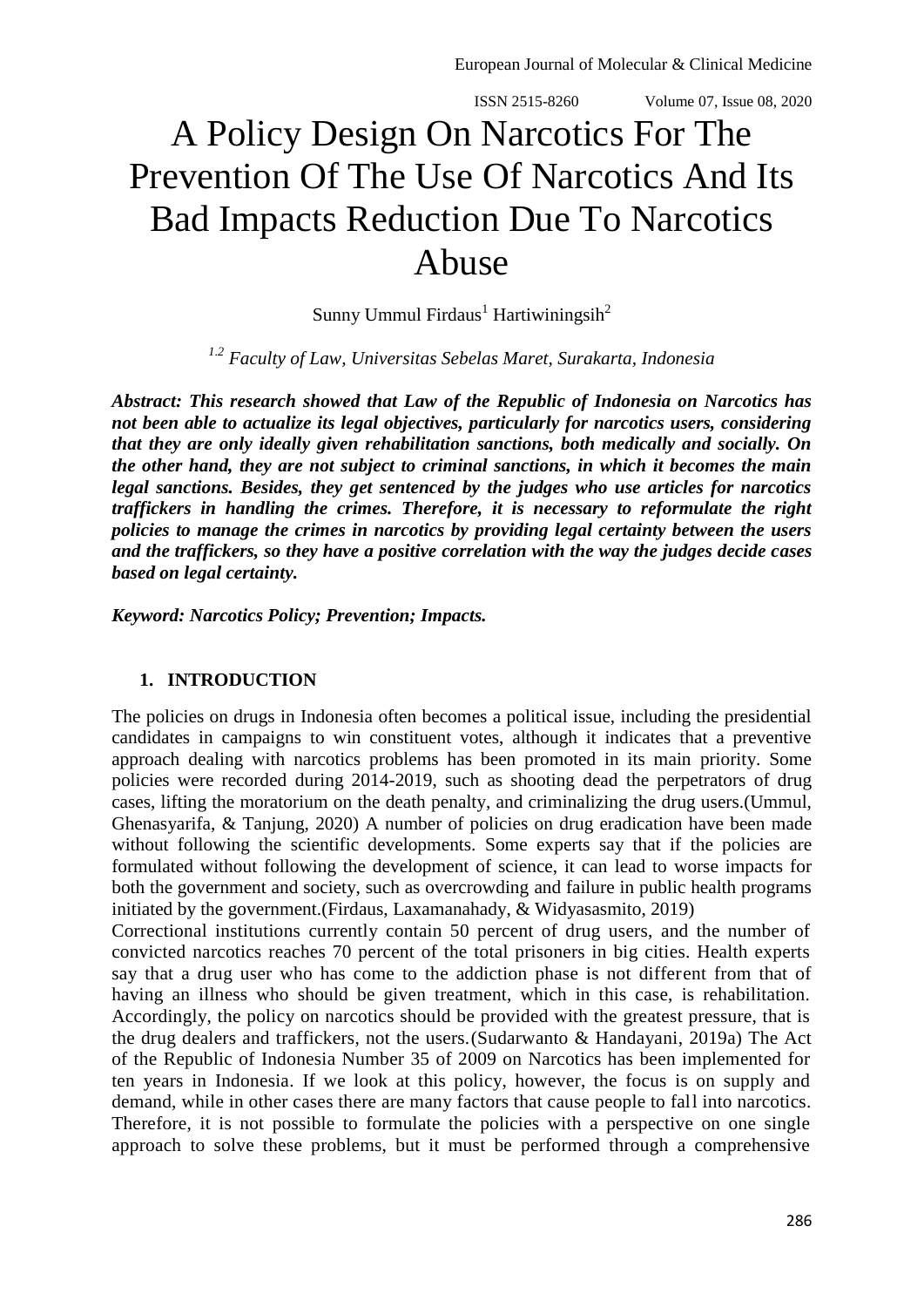approach sociologically, psychologically, and legally.(Akhmaddhian, Hartiwiningsih, & Handayani, 2017)

Based on the above description, it is highly necessary for the authors to describe and analyze the juridical problems related to the policies on Narcotics and to design the ideal policies on Narcotics, thus it will not bring the people down.(Sudarwanto & Pujiyono, 2020) The Act of the Republic of Indonesia 2009 on Narcotics is a renewal of the old one since it has been outdated and not following the current development. Therefore, the substance regulated in the new Act of the Republic of Indonesia 2009 on Narcotics also underwent significant changes. However, the latest one also shows its weaknesses that it still has a gap that can be used by parties with an interest to make them not convicted if they are caught abusing narcotics.(Ahmadi, Handayani, & Karjoko, 2019)

Even so, it should be enough for the users to be given medical and social rehabilitation sanctions since their rights have been guaranteed in the law. The gap in question is that users and distributors are often subject to the same article.(Jatmiko, Hartiwiningsih, & Handayani, 2019) Even though it should be sufficient for users to be given medical and social rehabilitation sanctions because their rights have been guaranteed in the Narcotics Law. It certainly does not provide justice in society if the users and the dealers, in the law enforcement process, are subject to the same article, considering the purpose of law, among others, is justice.(Fatimah, Iswantoro, Basuki, Saputra, & Jaelani, 2020)

This is supported by empirical facts exist in society that law enforcement officials often take advantage on crimes of drug abuse to increase their coffers of income. Still, this method is not allowed by the law because law enforcement officials have a code of ethics not to make it as a business in a judicial process. Therefore, it is necessary to design ideal policies on narcotics so that the narcotics abusers can get judged fairly and the law enforcement officials have no more opportunities to exploit business in the world of justice in cases of law enforcement on narcotics by providing legal certainty between the drug users and the drug dealers.(Tahir et al., 2020)

# **2. LITERATURES REVIEW**

Narcotics are substances or drugs derived from plants or non-plants, both synthetic and semisynthetic, which can cause a decrease or change in consciousness, and loss of taste. Also, it can reduce or eliminate pain and addiction which are categorized into groups as stated in this law. Dalam UU In the Law on Narcotics, not all types of narcotics can be used for medical purposes, only group two and three that can be used, while group one cannot be used under any circumstances.(Karjoko, Winarno, Rosidah, & Handayani, 2020) The permissibility of the use of narcotics on condition that they have permission from the related party is often misused for non-medical purposes. As it is common knowledge that narcotics abuse has spread to some parts of the community in big cities and small cities, even its circulation is hard to stop. Therefore, we need the concept of humanist policy formulation to prevent the narcotics abuse practiced in Indonesia.(Sudarwanto & Handayani, 2019b)

A policy is basically aimed to achieve short, medium, and long-term goals. As the state goals listed in the  $4<sup>th</sup>$  paragraph of the Preamble of the 1945 Constitution of the Republic of Indonesia, there is a need for elaboration in a more specific policy to achieve these goals. One of the goals of the state is to protect the entire nation and all Indonesians.(Ummul et al., 2020) It needs a derivative regulation, that is a specific act to make it happen. One of the specific laws to protect the entire nation and all Indonesians is the Law on Narcotics which aims to prevent, protect, and save the Indonesian people from the narcotics misuse. By the existence of a humanist policy, it can humanize the whole human being without reducing their rights and obligations. In addition to humanist policies, the policy of demand reduction is also an important thing in narcotics eradication in Indonesia.(Firdaus et al., 2019)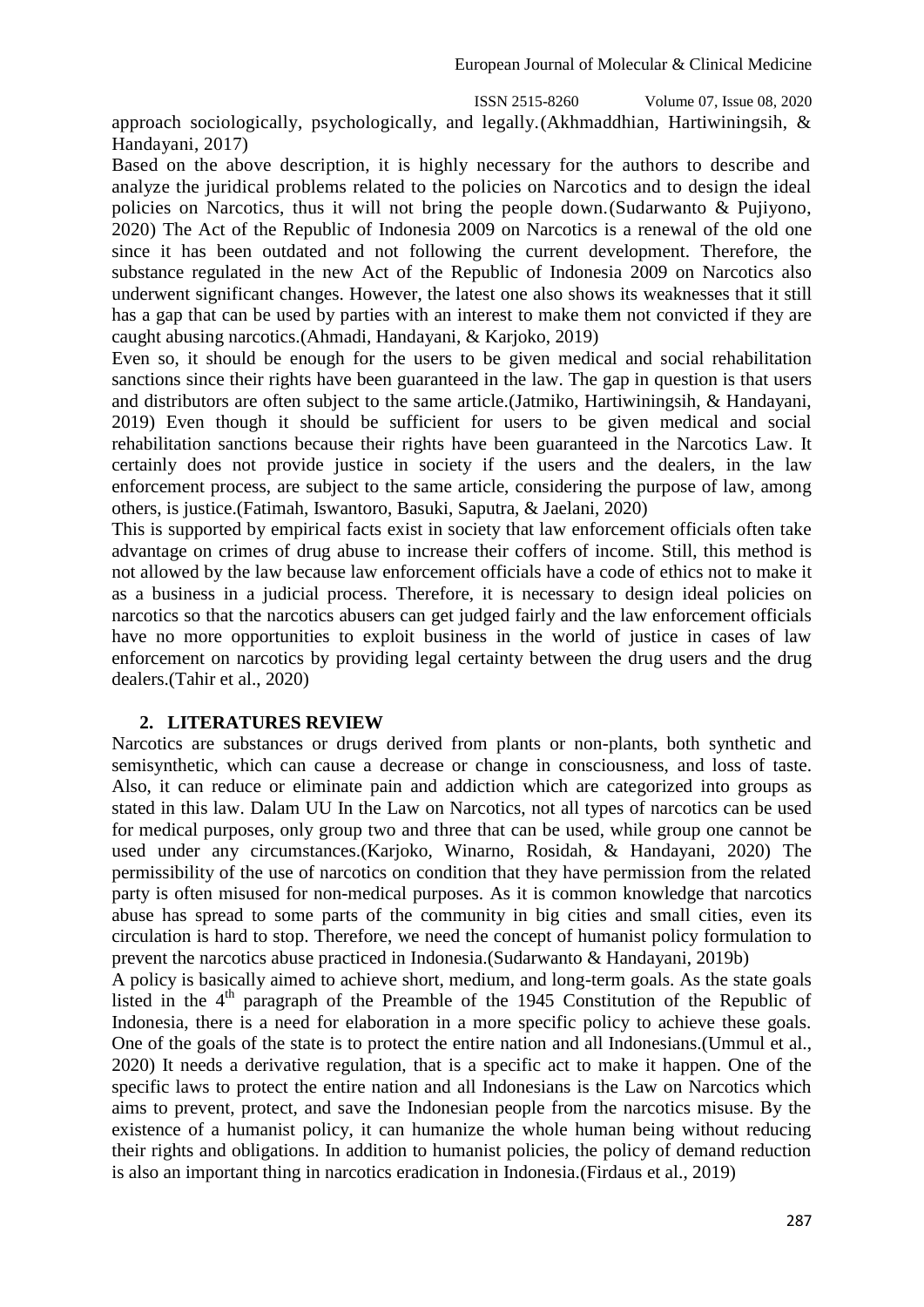ISSN 2515-8260 Volume 07, Issue 08, 2020 The policy of demand reduction aims to break the chain of the drug users. The concept of this policy is very relevant to eradicate the circulation of narcotics in Indonesia since Indonesia is one of the good potentials to be used as a marketing object for narcotics circulation. Given the big population possessed by Indonesia, especially the productive forces, narcotics is something that is often sought after.(Eviningrum, Hartiwiningsih, & Jamin, 2019) Applying the concept of demand reduction in the narcotics crime eradication can be the main solution in addition to breaking the chain of narcotics supply and campaigning to the public about the dangers caused by the effects of illegal use of narcotics. Also, it is necessary to make comparison with other countries in dealing with the same thing to eradicate the narcotics abuse, thus it can run effectively. This aims to find out the effectiveness of a policy before it is formulated.(Suriani, Hartiwiningsih, Jamin, & Waluyo, 2020)

Many countries in the world implement policies in their own ways to eradicate the narcotics crimes, as what had been done by the Netherlands and Portugal by implementing decriminalization policies (shifting crimes to non-crimes), especially for the narcotics users. The implementation of this decriminalization proved to be effective. In Portugal, for example, the annual overdose rate has increased from 400 to 290 after five years of cases since the policy had been implemented in 2001. Meanwhile, in the Netherlands, it had achieved extraordinary results by listing it as the European country with the lowest drug users. Having seen from the experiences of these two countries, it can be a valuable lesson for Indonesia, considering that the massive number of narcotics crimes currently is still going on.(Prasetyo, Handayani, Sulistyono, & Karjoko, 2019)

The former Deputy Minister of Law and Human Rights, Prof. Denny Indrayana, said that the country's political policies in the future should emphasize that drug users by providing them a rehabilitation, not an imprisonment. Based on his argument, we can see that the Law on Narcotics currently puts forward the criminal sanctions and is also supported by law enforcement officials in deciding narcotics crimes that prioritize criminal sanctions. This has implications for the number of prison inmates who are overcapacity mostly lived by narcotics abusers.(Putri, Handayani, & Novianto, 2019)

# **3. FINDINGS**

Article 1 Paragraph (3) of the 1945 Constitution of the Republic of Indonesia states that the State of Indonesia shall be a state based on the rule of law. The logical consequence of a constitutional state is the existence of a regulation ruling the life of the nation and state to achieve the goal as mandated in the fourth paragraph of the preamble to the 1945 Constitution of the Republic of Indonesia. The regulation is under the hierarchy of laws and regulations stipulated in The Act of the Republic of Indonesia Number 12 of 2011 on the Formation of Legislative Regulations. The laws and regulations in this case have a significant role in manipulating society, especially laws, because some sanctions provisions can force the public to obey them.(Jaelani, Rachmi Handayani, & Karjoko, 2019)

In the context of Indonesian constitutional law, law is a product made by the legislative institution with the executive institution. This indicates that a constitution is a human-created law resulted from a political agreement between its constituents, which of course, is not free from mistakes, both from a formal and material perspective. Therefore, the substance stipulated in several laws is considered not to provide legal certainty for the community because the laws have multiple interpretations.(Jaelani, Handayani, & Karjoko, 2020) Given that legal certainty is one of the objectives of the law, it cannot be interpreted according to the intention of the parties with an interest. Besides, the phrase used in determining norms in law must be implemented in real life. A legal product that has been validated and aimed at tackling certain crimes is expected not to fail functioning due to the difficulty in applying the existing norms to perpetrators of criminal acts.(Jaelani, Handayani, et al., 2020)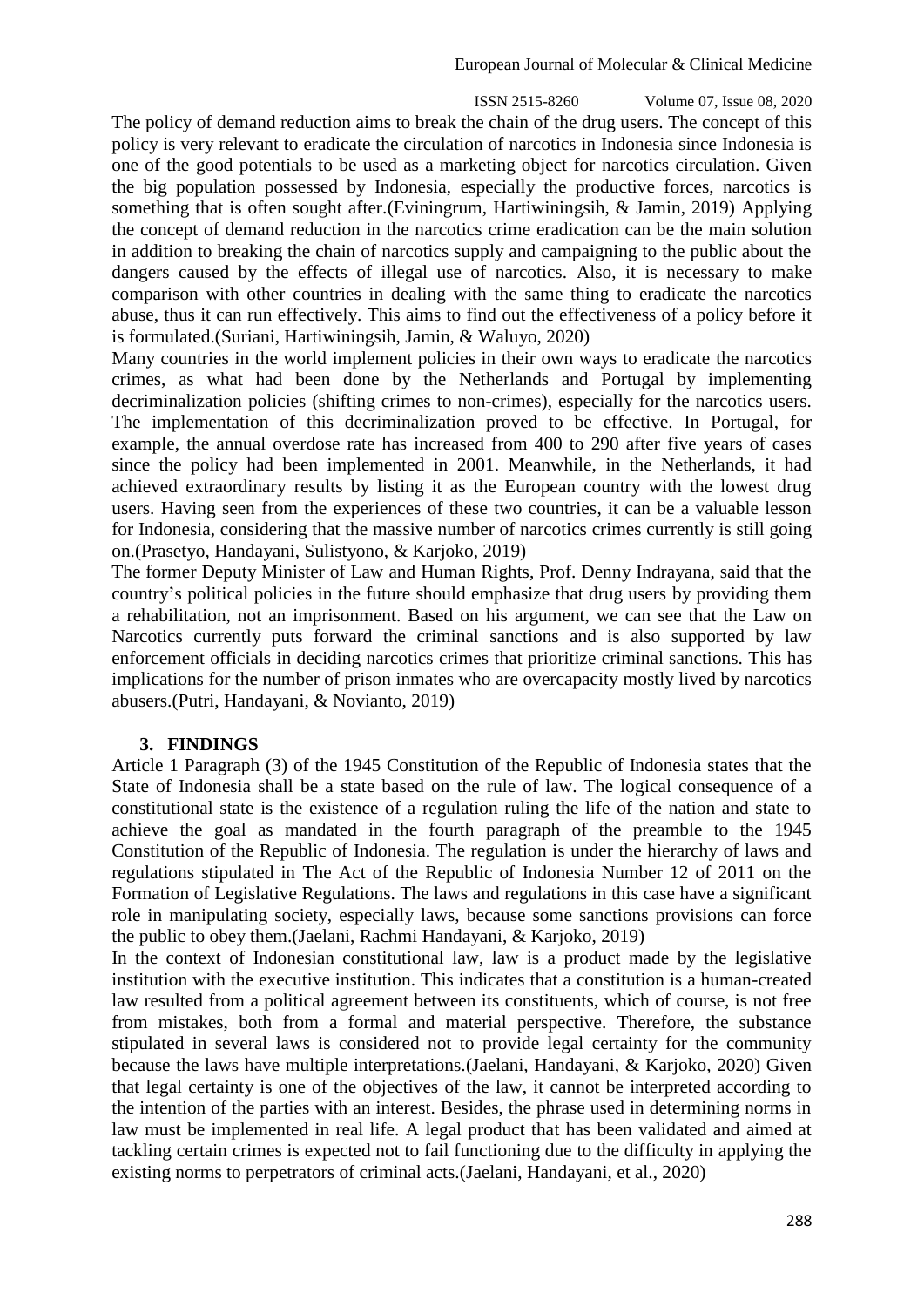ISSN 2515-8260 Volume 07, Issue 08, 2020 The substance is regulated in The Act of the Republic of Indonesia Number 35 of 2009 on Narcotics, particularly in criminal provisions. The articles that regulate it provide opportunities for the emergence of new crimes in the judicial process because there is not a clear distinction between drug users and dealers mostly found in a criminal case decision related to narcotics abuse. In the law on Narcotics, the abusers can be divided into the following actors; dealers, traffickers, and users. The logical impact of this legal status affects the sanctions that will be imposed to them.(Jaelani, Ayu, Rachmi, & Karjoko, 2020)

A narcotic addict, according to The Act of the Republic of Indonesia Number 35 of 2009 Article 1 point 13, is a person who uses or misuses narcotics and is in a state of dependence on narcotics, physically and psychologically. Meanwhile, a narcotic abuser, as regulated in Article 1 point 15, is a person who uses narcotics without the rights or against the law. Meanwhile, the term or definition of a dealer, according to The Act of the Republic of Indonesia Number 35 of 2009, is not stated in detail, however, the term *dealer* is defined as the circulation of narcotics gel and narcotics precursor as stated in Article 1 point 6, that is any activity carried out without rights or against the law determined as a criminal offense of Narcotics and Narcotics Precursor.

A dealer or trafficker can be categorized into types of high ties with instrumental behavior, in which the perpetrator has very strong ties to the group or network where he is, committing crimes is not just a pleasure, yet because of professionals in narcotics trafficking. Therefore, the negative effects of criminal threats are a deterrent effect and a scare effect that affect the perpetrator.(Kuncoro, Handayani, Muryanto, & Karjoko, 2019) There are different sanctions among dealers, traffickers, and users. The hardest sanction is given to the drug dealers who can be punished with the death penalty because they are the drivers of the narcotics business which destroy the life of the Indonesian nation. Therefore, the death penalty is the right sanction for a narcotics dealer like what has been got by Wong Chi Ping and Ahmad Salim Wijaya, as inmates of death penalty, for abusing narcotics of plants weighing more than 5 grams.(Wibowo, Sulistiyono, & Karjoko, 2019)

Meanwhile, the dealers will also be subject to criminal sanctions, considering that they deliberately distribute the narcotics against the law to other people. Whereas for the narcotics users, they should only be subject to rehabilitation sanctions since they do not distribute the narcotics (only for their consumption). The problem is that there is no explicit definition of narcotics users in the Law on Narcotics, so the articles imposed between the users and the dealers can often be the same. Thus, of course, the justice that should be received by the users becomes difficult to realize because the article is the same as that of the dealer.(Jatmiko et al., 2019)

The narcotics abusers can get addicted, thus it is difficult to escape from the trap of using narcotics without getting help from the experts. The implementation of imprisonment for abusers, especially the narcotics addicts, is seen as an inappropriate act because it only brings the sorrow without curing his dependence on narcotics. Also, it opens up the opportunities for narcotics addicts to become dealers or even perpetrators of other crimes with the imprisonment of narcotics addicts because the conditions of the correctional institutions in Indonesia have not been able to optimally guide their assisted citizens.(Prasetyo et al., 2019)

The conviction of narcotics abusers is, of course, expected not only to provide a deterrent effect on the perpetrators but also as a means of tackling crime. A humanistic approach must also be considered in giving legal sanctions to the narcotics abusers. This humanistic valueoriented approach requires attention to the principle of criminal individualization in the use of criminal sanctions as a means of overcoming crime. Although the definition of drug users is not explicitly stated in the law on Narcotics, the term "user" is mentioned in various terms as follows:(Ummul et al., 2020)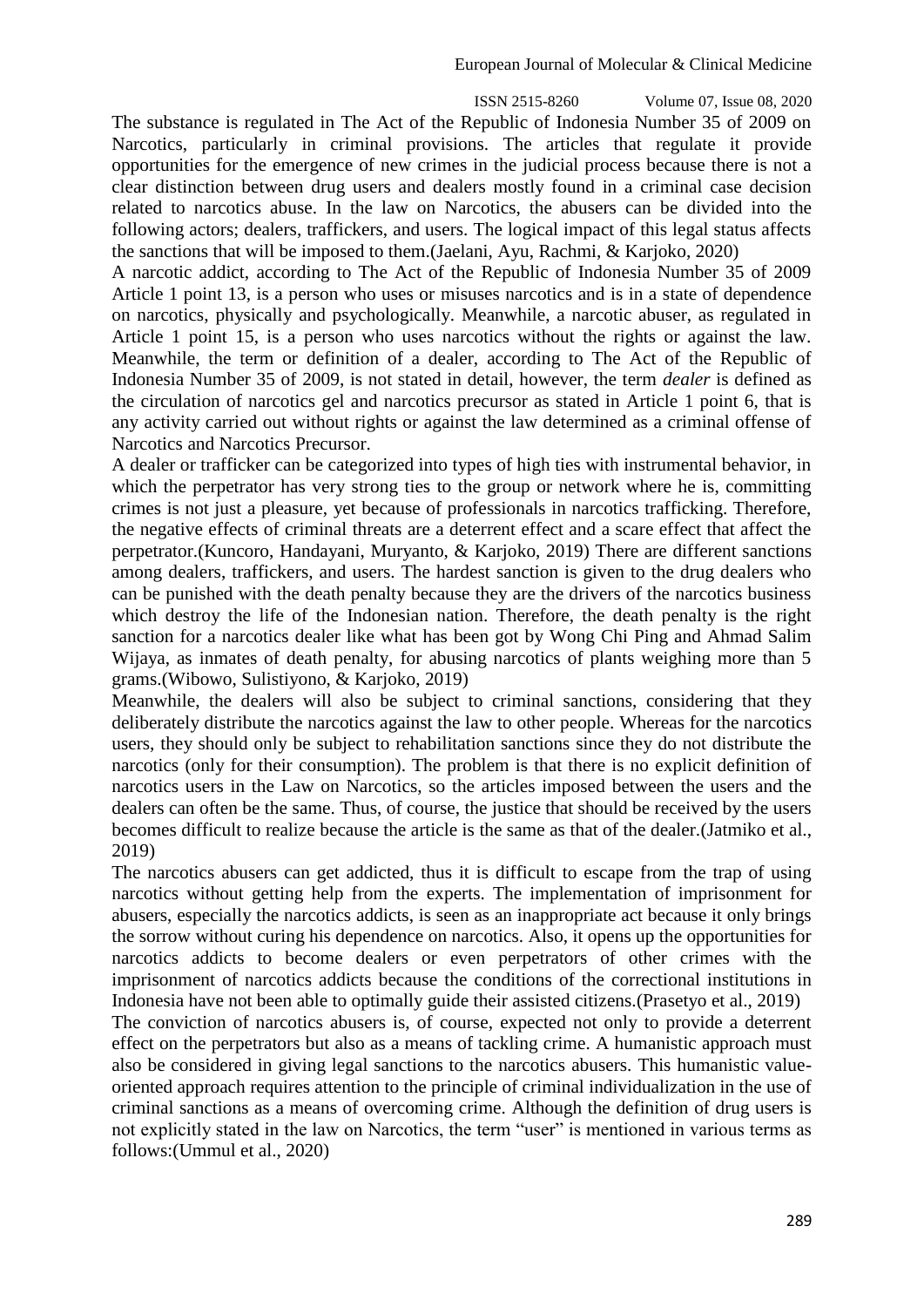1. Narcotics addict is someone who uses or abuses narcotics and is in a state of dependence on narcotics, physically and psychologically (Article 1 point 12 of the Law on Narcotics);

2. Drug abuser is someone who uses narcotics without rights or against the law (Article 1 number 15 of the Law on Narcotics);

3. Victim of drug abuse is someone who accidentally uses narcotics because he has been persuaded, tricked, cheated, coerced, and/or threatened to use narcotics (Elucidation of Article 54 of the Act on Narcotics);

4. Patient is someone who, based on medical indications, can use, obtain, possess, keep, and carry narcotics class II and III in limited quantities and certain preparations;

5. Former Narcotics Addict is someone who has recovered from narcotics addiction, physically and psychologically (Elucidation of Article 58 of the Act on Narcotics)

Based on this terminology, especially for the narcotics addicts and victims abuse, their rights are guaranteed in Article 54 of the Law on Narcotics to get medical and social rehabilitation under the condition that it can be proven in court that the person is an addict or a victim of narcotic abuse. In addition to the definition of narcotics users which is not explicitly stated in the Law on Narcotics, the narcotics traffickers are also not explicitly stated in the Law. Ideally, there is a clear definition between the drug users and drug dealers in order not to have multiple interpretations in imposing sanctions. Because if not, the judges' interpretations will surely differ from one another and become an opening for the emergence of new crimes in the judicial process, even the drug users, dealers and even traffickers, who do not want to be subject to criminal sanctions, will take advantages of the loopholes in the law.(Eviningrum et al., 2019)

The fact shows that several articles are often used to ensnare the perpetrators in narcotics cases, such as Article 112, Article 114, and Article 127 of the Law on Narcotics. The problem that often occurs is that the narcotics abusers are often given criminal sanctions even though they use it for their consumption. Such criminal sanctions are not appropriate because as explained above, the Law on Narcotics has loopholes that can be used by certain individuals to gain benefits in the justice process for narcotics crime. Having been supported by the paradigm that is developing in today's society, the narcotics offenders are people who have good economic capacity so that they can be used as objects of extortion from certain individuals, thus they are not subject to criminal sanctions but are subject to rehabilitation sanctions, even though both medical and social rehabilitation sanctions have been guaranteed by Article 54 of the Law on Narcotics.(Eviningrum et al., 2019)

The application of imprisonment for drug abusers, especially narcotics addicts, will not be able to solve the root of the problem if the perpetrators are not given treatment, thus they will be able to escape from their addiction on narcotics. Narcotics addicts need special treatment, medically and socially, so they can normally engage with society. The implementation of rehabilitation for narcotics addicts reflects a humanistic approach in law enforcement against drug abusers. This law requires Judges to carefully assess the circumstances and interests of the perpetrators. Legal sanctions are not automatically used as a means of retaliation, but must also be able to return the perpetrators to society. In other words, this law is also oriented to protecting the interests of the perpetrators. The provision on rehabilitation also reflects the principle of criminal individualization. According to Sudarto, the principle of criminal individualization is that it always takes into account the characteristics and circumstances of the maker in imposing criminal sanctions.(Eviningrum et al., 2019)

This principle stems from the interests of individual perpetrators of criminal acts in a criminal law system. This principle is also one of the characteristics of modern legal schools that are oriented not only to actions but also to humans/actors. This approach is also referred to as a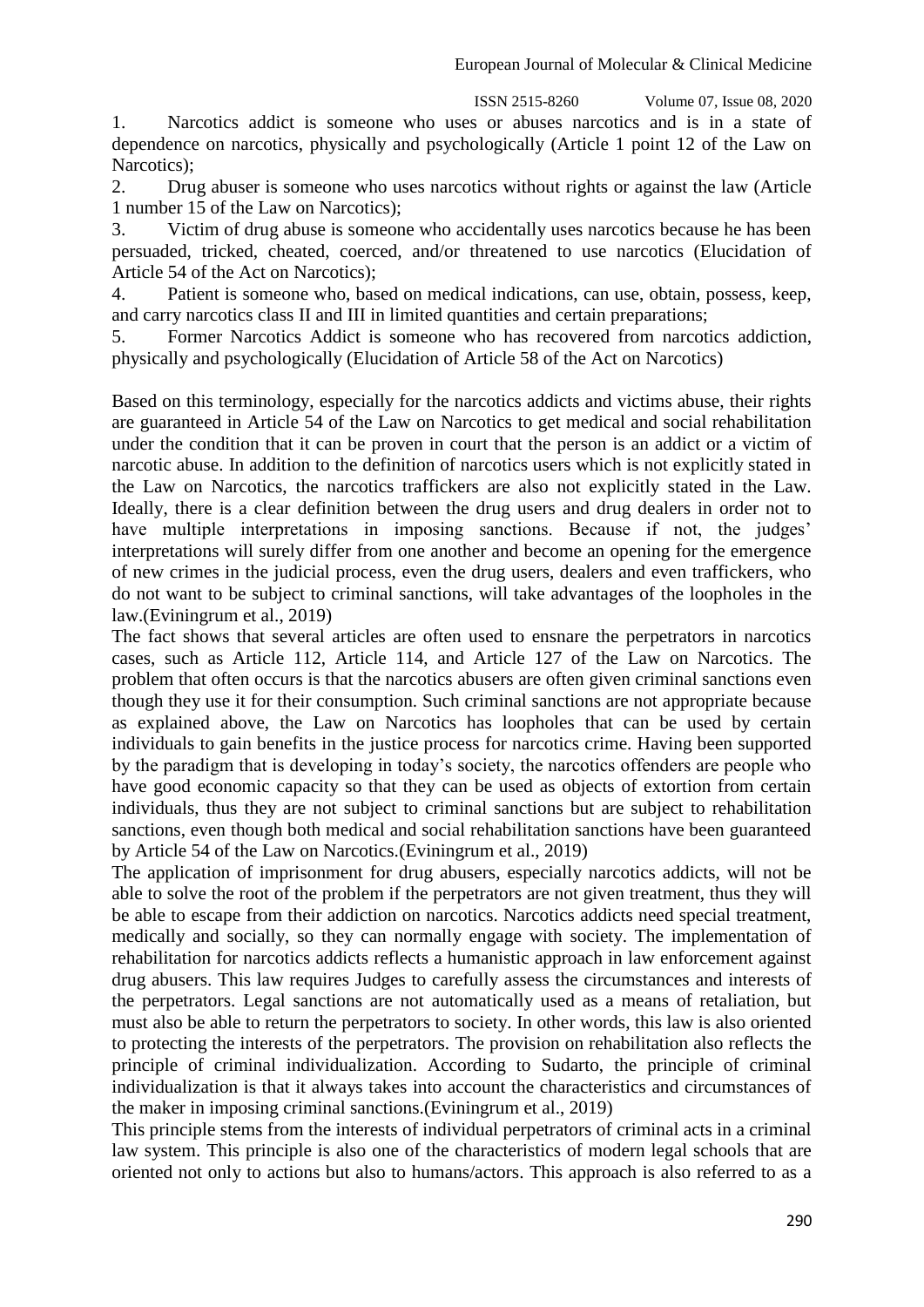ISSN 2515-8260 Volume 07, Issue 08, 2020 mono-dualistic approach, in the sense of paying attention to the balance and interests between society and individuals. Narcotics addicts, both physically and psychologically, need medical and social help. The therapy used to alleviate the addicts from addiction cannot be done by themselves. The application of imprisonment for addicts is not able to cure their addiction on narcotics. It means nothing if a narcotic addict is imprisoned without any treatment. When he gets out of prison, he will still be an addict. Narcotics addicts need medical treatment to cure their addiction. The Act of the Republic of Indonesia Number 35 of 2009 has accommodated the protection of narcotics abusers, including the addicts and the victims of narcotics abusers in the form of opening the application of medical and social rehabilitation and this, of course, changes the paradigm of the purpose of criminalizing the narcotics abusers.(Leonard, Pakpahan, Heriyati, Karjoko, & Handayani, 2020)

Criminalization does not only start with the thought of retaliation against the perpetrators of crime or prevention to protect the community, but it has expanded to an integrated criminal system that unites aspects of law enforcement in implementing the system based on what is expected. The responsibility of the criminal system must begin with prevention from committing a crime, the crime by the perpetrators, and other stages until the perpetrators are reintegrated as a human being in society and the strength of law enforcers it has. The conviction of narcotics abusers as in The Act of the Republic of Indonesia Number 35 of 2009 is not merely to provide a deterrent effect to the perpetrators or prevent others from committing the same act, but also to seek treatment so that the offenders can return to society in a good condition.(Subekti, Sulistiyono, & Handayani, 2017)

Therefore, there are three approaches used in dealing with drug problems; Supply Reduction, Demand Reduction, and Harm Reduction. The Supply Reduction aims to break the narcotics supply chain starting from the producer to the distribution network. The Demand Reduction aims to break the chain of the drug users, while the Harm Reduction aims to reduce the harm related to drugs. The first two approaches are more familiar to law enforcers in dealing with drug problems. If these two approaches are viewed from a human rights perspective, they create conflicts because the choice of approach by law enforcement is conservative towards reality, an obsession with total annihilation, emphasizes certainty, and puts forward the process.(Jainah & Handayani, 2019)

Based on the above explanation, the harm reduction approach tends to be a public health approach aimed to reduce the negative effects of narcotics. According to Meliala (2013), there are at least three reasons why the law does not accept the harm reduction approach; law is reductionist and dichotomous, law is imposed for ultimum-remedium deviations, and law demand codification and procedural. Meanwhile, law enforcers do not accept the harm reduction approach due to several reasons, such as the following: 1) Most of the law enforcement agencies have a legal-formal view, 2) It disturbs the principle of legal certainty, and 3) Law enforcers in the pre-adjudication phase develop classic assumptions on drug users. The demand and supply reduction approaches in several countries, including Indonesia, are still an option in overcoming the drug problems.(Jaelani et al., 2019)

The death penalty case against drug traffickers on Sunday, January 18, 2015 is one example of the supply reduction approach applied in this country. This decision has drawn a lot of controversy, especially among human rights activists. In fact, this approach is not successful since there was an increase in the number of prisoners related to narcotics cases, for example, until March 2010 the total number of WBP was 129,120 people and the number of prisoners in narcotics cases was 34,849 people. The percentage of the number of Narcotics Prisoners compared to other public prisoners is around 27%. The Director of Rehabilitation Institution Strengthening of National Anti-Narcotics Agency (2014) cited the results of the research conducted by National Anti-Narcotics Agency and Health Research Center University of Indonesia which stated that the prevalence of drug abuse is projected to increase every year,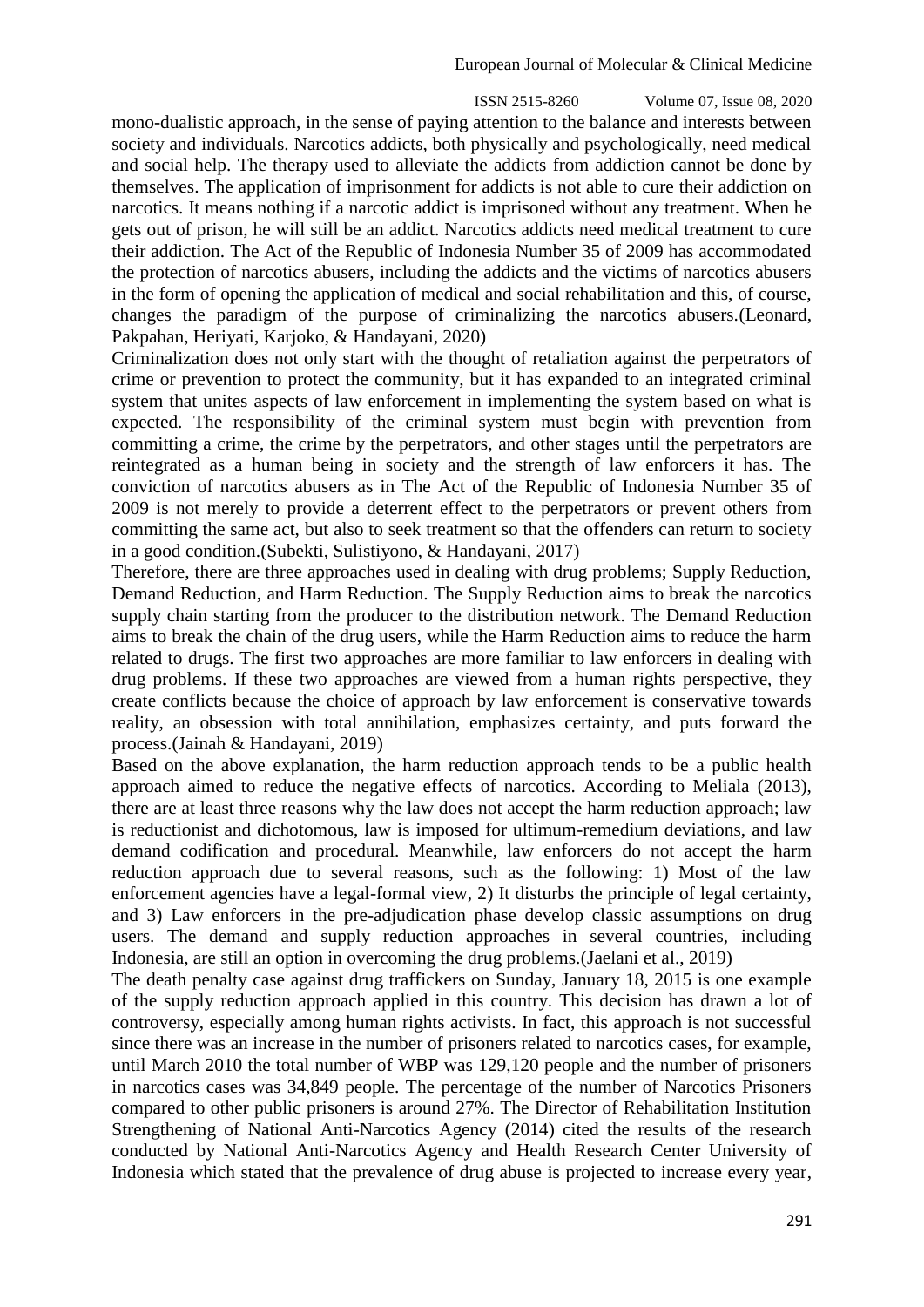#### European Journal of Molecular & Clinical Medicine

 ISSN 2515-8260 Volume 07, Issue 08, 2020 such as 2008 (1.99%), 2011 (2.32%), 2013 (2.56%), and 2015 (2.80%). Data from Directorate of National Police's Criminal Investigation Agency and National Anti-Narcotics Agency show the number of drug perpetrators based on the type of drugs throughout the years.(Ummul et al., 2020)

| <b>YEAR</b> | <b>MARIJUA</b> | <b>HEROI</b> | <b>HASHIS</b> | <b>COCAIN</b>  | <b>EXSTATI</b> | <b>CRYSTA</b> | <b>OTHER</b> |
|-------------|----------------|--------------|---------------|----------------|----------------|---------------|--------------|
|             | <b>NA</b>      | N            | H             | E              | ON             | L METH        | S            |
| 2008        | 11,580         | 1,821        | 6             | 10             | 2,947          | 8,685         | 19,662       |
| 2009        | 11,998         | 925          | 3             | $\overline{2}$ | 1,919          | 10,185        | 13,373       |
| 2010        | 9,637          | 773          | 9             | 5              | 1,087          | 12,463        | 9,523        |
| 2011        | 7,829          | 703          | 3             | 6              | 965            | 15,766        | 11,460       |
| 2012        | 8,478          | 565          | 7             | 9              | 1,138          | 15,109        | 10,334       |
| <b>TOTA</b> | 49,522         | 4,787        | 28            | 32             | 8,056          | 62,208        |              |
| L           |                |              |               |                |                |               | 64,352       |

Drugs Perpetrators By Types Of Drugs (2008 – 2012)

Moreover, regarding the drug users, many countries has no longer imposed imprisonment for drug users and they have focused on rehabilitation and preventing their citizens from becoming drug addicts. Indonesia has started to lead to rehabilitation for drug addicts, legal instruments, and policies are in place and are starting to be implemented. The results of a document review conducted by Student Creativity Program of Faculty of Medicine (known as PKMK) Universitas Gadjah Mada in 2014 showed that in its implementation, the HIV and AIDS prevention program through reducing the adverse effects of drugs underwent quite high dynamics, starting from the alignment of policies and the implementation of the HR program.(Suriani et al., 2020)

However, based on the experience underdone by two fishermen in Batam, who are educated and have low income, tries to use crystal meth after getting persuaded by someone. The effect is that they will feel stronger to catch the fish in the sea and should not be subject to criminal sanctions since they are users.(Jaelani, Ayu, et al., 2020) The defendant was finally sentenced to prison for four years during the judgment process. Even though they have made a legal appeal, the Supreme Court upheld the decision of the first instance court, until finally they made an appeal that they were sentenced to one year and six months in prison. Although receiving a low verdict in cassation, the case of these two fishermen as the drug users, based on the authors, should be rehabilitated based on the provisions of Article 54 to provide a sense of justice for the community. Therefore, it is crucial to reformulate the right policies in Law on Narcotics to realize justice, legal certainty, and benefit to the community.(Jaelani et al., 2019)

## **4. CONCLUSION**

Based on the description that has been discussed before, it can be concluded that According to Gustav Radbruch, the objectives of the law are to get justice, benefit, and legal certainty. Accordingly, Law of the Republic of Indonesia on Narcotics has not been able to actualize its legal objectives, particularly for narcotics users, considering that they are only ideally given rehabilitation sanctions, both medically and socially. On the other hand, they are not subject to criminal sanctions, in which it becomes the main legal sanctions. Besides, they get sentenced by the judges who use articles for narcotics traffickers in handling the crimes. Therefore, it is necessary to reformulate the right policies to manage the crimes in narcotics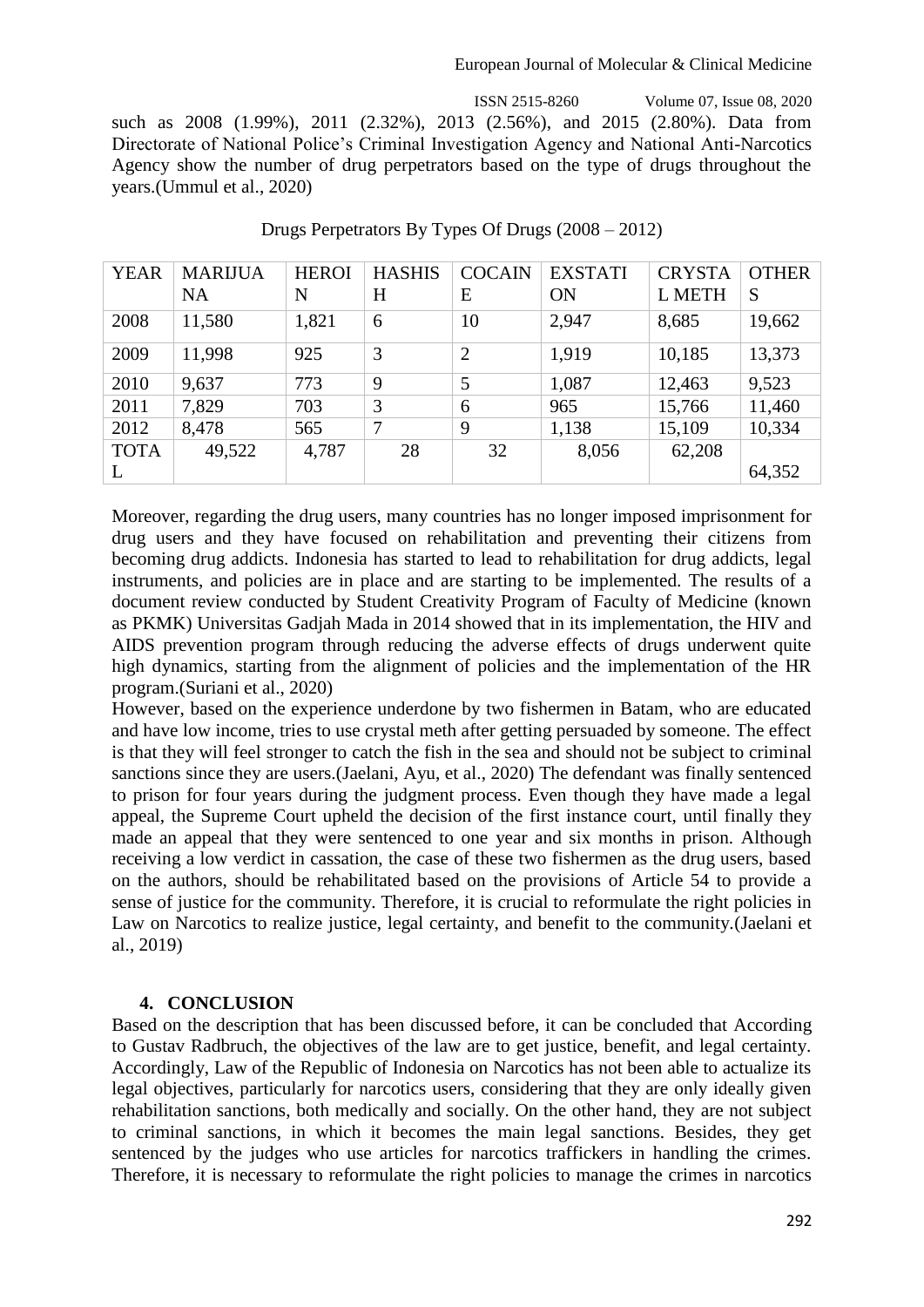ISSN 2515-8260 Volume 07, Issue 08, 2020 by providing legal certainty between the users and the traffickers, so they have a positive correlation with the way the judges decide cases based on legal certainty.

## **5. REFERENCES**

- [1] Eviningrum, S., Hartiwiningsih, & Jamin, M. (2019). Strengthening human rights-based legal protection on victims of child trafficking in Indonesia. *International Journal of Advanced Science and Technology*, *28*(20), 296–300.
- [2] Firdaus, S. U., Laxamanahady, M. S. D. S., & Widyasasmito, R. K. (2019). Character education based on local wisdom facing global economic changes in the decisions of constitutional court. *International Journal of Advanced Science and Technology*, *28*(20), 554–559.
- [3] Jaelani, A. K., Handayani, I. G. A. K. R., & Karjoko, L. (2020). Development of halal tourism destinations in the Era of regional autonomy in West Nusa Tenggara Province. *International Journal of Innovation, Creativity and Change*, *12*(12), 765–774.
- [4] Jainah, Z. O., & Handayani, I. G. A. K. R. (2019). Religious terrorism. *International Journal of Advanced Science and Technology*, *28*(20), 500–506. https://doi.org/10.25077/ajis.1.2.152-167.2012
- [5] Jatmiko, D. R., Hartiwiningsih, & Handayani, G. A. K. R. (2019). A political communication regulation model in local leaders election and legislative election for realizing a just political education. *International Journal of Advanced Science and Technology*, *28*(20), 349–352.
- [6] Karjoko, L., Winarno, D. W., Rosidah, Z. N., & Handayani, I. G. A. K. R. (2020). Spatial planning dysfunction in East Kalimantan to support green economy. *International Journal of Innovation, Creativity and Change*, *11*(8), 259–269.
- [7] Kuncoro, A. B., Handayani, G. A. K. R., Muryanto, Y. T., & Karjoko, L. (2019). Urgency of government protection on consumers in the concept of the rule of law. *International Journal of Advanced Science and Technology*, *28*(20), 331–335.
- [8] Leonard, T., Pakpahan, E. F., Heriyati, Karjoko, L., & Handayani, I. G. A. K. R. (2020). Legal review of share ownership in a joint venture company. *International Journal of Innovation, Creativity and Change*, *11*(8), 332–345.
- [9] Prasetyo, B., Handayani, I. G. A. K. R., Sulistyono, A., & Karjoko, L. (2019). Legal framework for social security state civil apparatus. *International Journal of Advanced Science and Technology*, *28*(20), 310–313.
- [10] Putri, P. M., Handayani, I. G. A. K. R., & Novianto, W. T. (2019). Legal protection for HIV/AIDS patients in indonesian medical services. *International Journal of Advanced Science and Technology*, *28*(20), 534–539.
- [11] Subekti, R., Sulistiyono, A., & Handayani, I. G. A. K. R. (2017). Solidifying the just law protection for farmland to anticipate land conversion. *International Journal of Economic Research*, *14*(13), 69–79.
- [12] Sudarwanto, A. S., & Handayani, G. A. K. R. (2019a). The implementation of land provision for development for the public interest in Merauke land Papua Province. *International Journal of Advanced Science and Technology*, *28*(20), 269–275.
- [13] Sudarwanto, A. S., & Handayani, I. G. A. K. R. (2019b). Reconstruction of society endevoring through establishing the live environment cadre as an embrio of service suplying institution of the resolution of the live environment dispute out of the court. *International Journal of Advanced Science and Technology*, *28*(20), 560–567.
- [14] Sudarwanto, A. S., & Pujiyono. (2020). Responsibilities of banks to loss of customers using mobile banking. *International Journal of Advanced Science and Technology*, *29*(4), 1702–1706.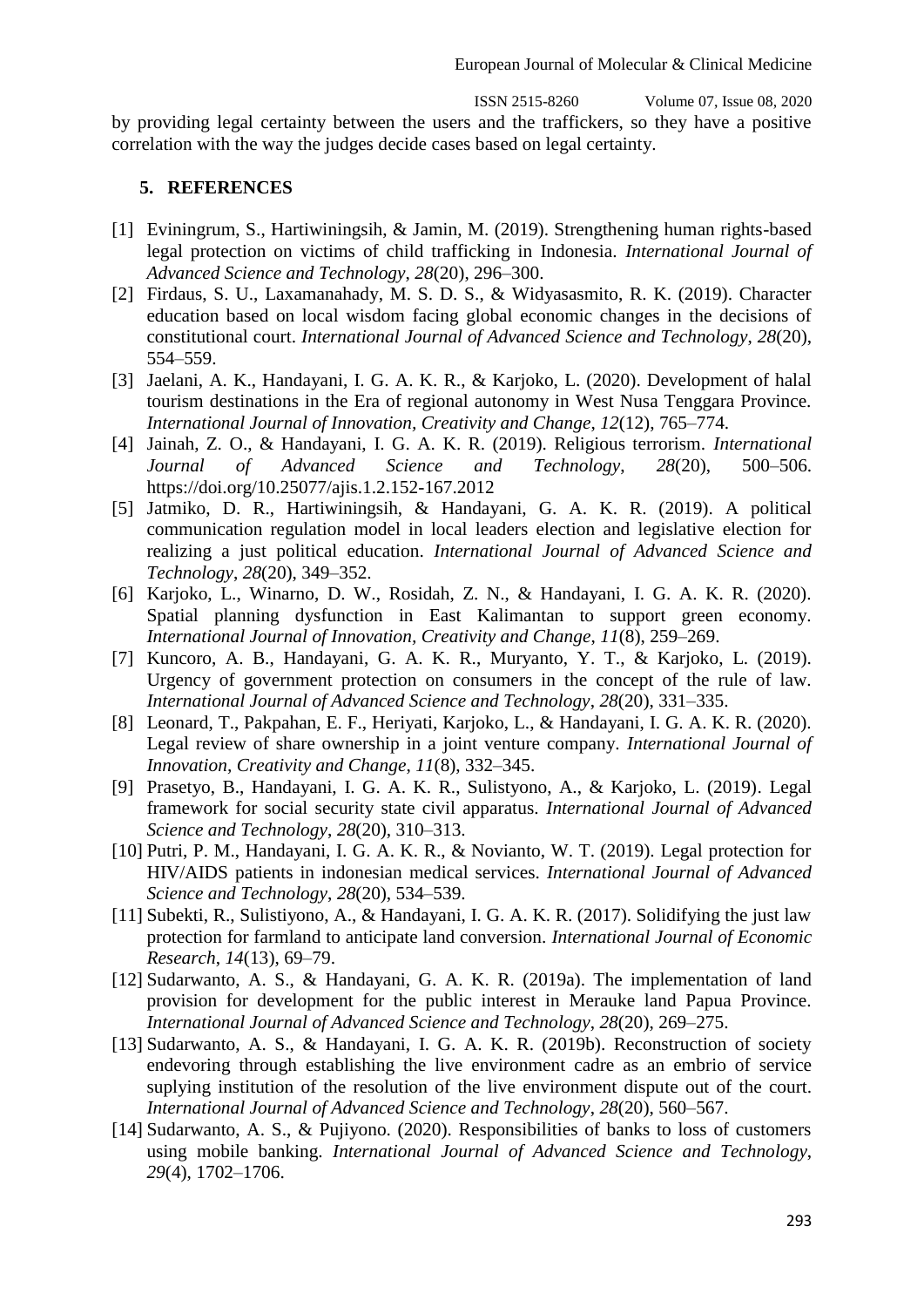- [15] Suriani, R., Hartiwiningsih, Jamin, M., & Waluyo. (2020). Legal protection of indigenous legal communities and traditional rights holders after the constitutional court decision number 35 / puu-x / 2012. *International Journal of Advanced Science and Technology*, *29*(3 Special Issue), 1298–1306.
- [16] Tahir, A., Iswantoro, Fatimah, S., Luthviati, R. D., Saputra, R., & Jaelani, A. K. (2020). The model of criminal policy to customary law society after decision of the constitutional court of the Republic of Indonesia number 95/PUU-XII/2014. *International Journal of Advanced Science and Technology*, *29*(4), 1581–1589.
- [17] Ummul, S., Ghenasyarifa, N., & Tanjung, A. (2020). *Amendment to the 1945 Constitution of the Republic of Indonesia as a Solution for the Arrangement of Duties and Authorities of People ' s Consultative Assembly in Stipulating State Policy Guidelines*. *13*(8), 977–988.
- [18] Wibowo, D. E., Sulistiyono, A., & Karjoko, L. (2019). The application of the shifting burden of proof principles as an alternative consumer protection effort due to unfair property advertising. *International Journal of Advanced Science and Technology*, *28*(20), 507–509.
- [19] Ahmadi, M. H., Handayani, I. G. A. K. R., & Karjoko, L. (2019). Problems in law of mortgage right law number 4 Tahun 1997. *International Journal of Advanced Science and Technology*, *28*(20), 321–324.
- [20] Akhmaddhian, S., Hartiwiningsih, & Handayani, I. G. A. K. R. (2017). The government policy of water resources conservation to embodying sustainable development goals: Study in Kuningan, Indonesia. *International Journal of Civil Engineering and Technology*, *8*(12), 419–428.
- [21] Eviningrum, S., Hartiwiningsih, & Jamin, M. (2019). Strengthening human rights-based legal protection on victims of child trafficking in Indonesia. *International Journal of Advanced Science and Technology*, *28*(20), 296–300.
- [22] Fatimah, S., Iswantoro, Basuki, U., Saputra, R., & Jaelani, A. K. (2020). The public policy of local government in protecting geographic indication as a leading regional product. *International Journal of Advanced Science and Technology*, *29*(4), 1576–1580.
- [23] Firdaus, S. U., Laxamanahady, M. S. D. S., & Widyasasmito, R. K. (2019). Character education based on local wisdom facing global economic changes in the decisions of constitutional court. *International Journal of Advanced Science and Technology*, *28*(20), 554–559.
- [24] Jainah, Z. O., & Handayani, I. G. A. K. R. (2019). Religious terrorism. *International Journal of Advanced Science and Technology*, *28*(20), 500–506. https://doi.org/10.25077/ajis.1.2.152-167.2012
- [25] Jatmiko, D. R., Hartiwiningsih, & Handayani, G. A. K. R. (2019). A political communication regulation model in local leaders election and legislative election for realizing a just political education. *International Journal of Advanced Science and Technology*, *28*(20), 349–352.
- [26] Karjoko, L., Winarno, D. W., Rosidah, Z. N., & Handayani, I. G. A. K. R. (2020). Spatial planning dysfunction in East Kalimantan to support green economy. *International Journal of Innovation, Creativity and Change*, *11*(8), 259–269.
- [27] Kuncoro, A. B., Handayani, G. A. K. R., Muryanto, Y. T., & Karjoko, L. (2019). Urgency of government protection on consumers in the concept of the rule of law. *International Journal of Advanced Science and Technology*, *28*(20), 331–335.
- [28] Leonard, T., Pakpahan, E. F., Heriyati, Karjoko, L., & Handayani, I. G. A. K. R. (2020). Legal review of share ownership in a joint venture company. *International Journal of Innovation, Creativity and Change*, *11*(8), 332–345.
- [29] Prasetyo, B., Handayani, I. G. A. K. R., Sulistyono, A., & Karjoko, L. (2019). Legal framework for social security state civil apparatus. *International Journal of Advanced*